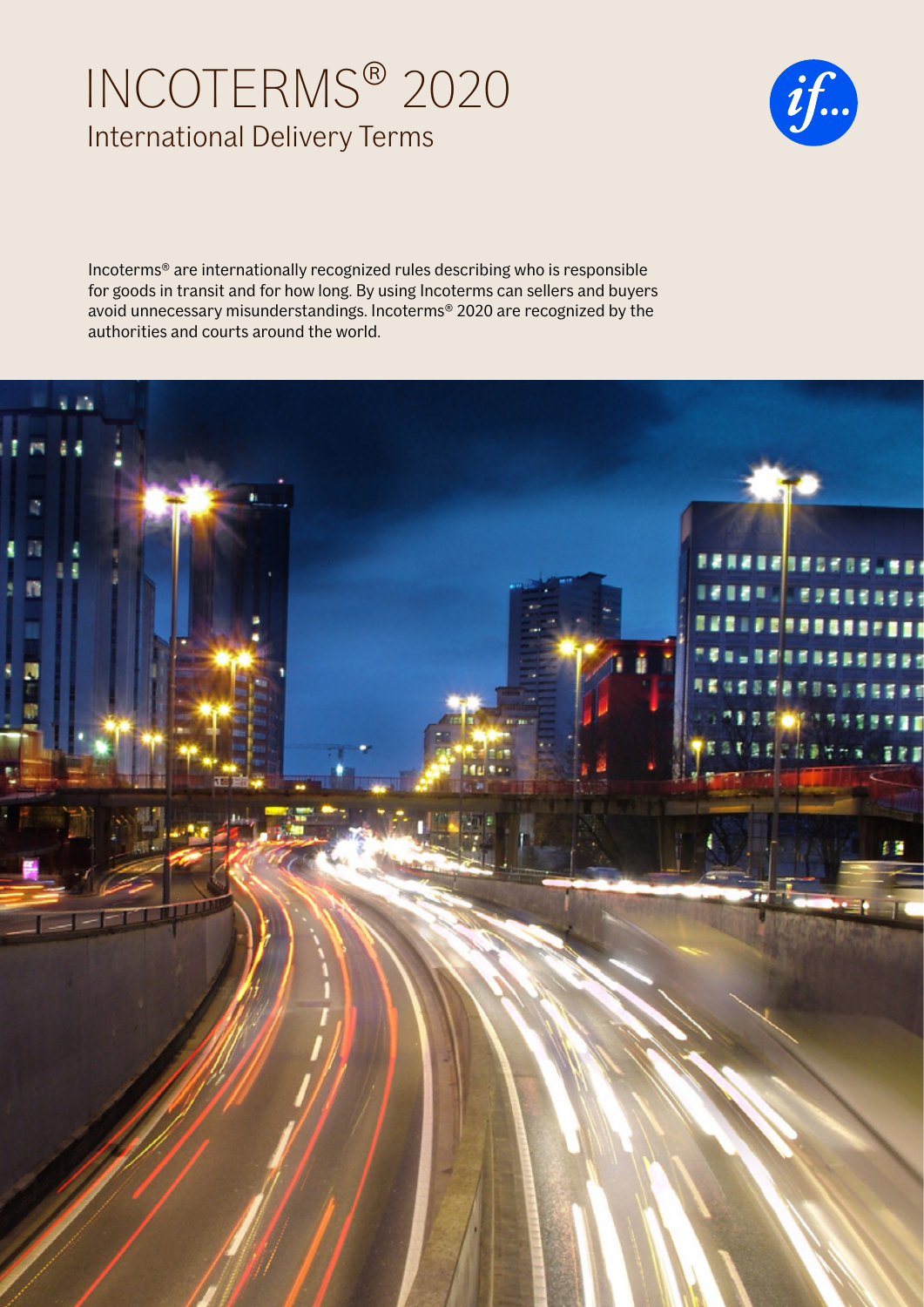| <b>INCOTERMS®</b>                                                               |                            | Seller<br>4444 | $\overline{\phantom{a}}$ | Terminal                                                                      | Customs                                                                                                                 |  |  | Customs | Terminal            | Buyer |                                                                                                                                                                                                                       |
|---------------------------------------------------------------------------------|----------------------------|----------------|--------------------------|-------------------------------------------------------------------------------|-------------------------------------------------------------------------------------------------------------------------|--|--|---------|---------------------|-------|-----------------------------------------------------------------------------------------------------------------------------------------------------------------------------------------------------------------------|
| Delivery terms                                                                  |                            |                |                          |                                                                               |                                                                                                                         |  |  |         |                     |       |                                                                                                                                                                                                                       |
| EXW - Ex Works<br>(named place)                                                 | Risk<br>Costs<br>Documents |                |                          |                                                                               | The buyer is at risk when the goods have been placed at his disposal at agreed time and place.                          |  |  |         |                     |       | Insurance to be covered by the buyer.<br>The buyer bears the risk during the<br>whole transport.                                                                                                                      |
| FCA - Free Carrier<br>(named place)                                             | Risk<br>Costs<br>Documents |                |                          | Specify named point                                                           | The buyer is at risk when the goods have been delivered to the first carrier or terminal at agreed time and place.      |  |  |         |                     |       | Insurance to be covered by the buyer<br>(the seller up to the named point).                                                                                                                                           |
| FAS (only by sea)<br>Free alongside ship<br>(named port of shipment)            | Risk<br>Costs<br>Documents |                |                          |                                                                               | The buyer is at risk when the goods have been delivered alongside the ship at the port of shipment.                     |  |  |         |                     |       | Insurance to be covered by the buyer<br>(the seller up to alongside the ship).                                                                                                                                        |
| FOB (only by sea)<br>Free on board<br>(named port of shipment)                  | Risk<br>Costs<br>Documents |                |                          |                                                                               | The buyer is at risk when the goods have been delivered onboard the ship at the port of shipment.                       |  |  |         |                     |       | Insurance to be covered by the buyer<br>(the seller up to delivered onboard the<br>ship)                                                                                                                              |
| CFR (only by sea)<br>Cost and freight<br>(named port of destination)            | Risk<br>Costs<br>Documents |                |                          |                                                                               | The buyer is at risk when the goods have been delivered onboard the ship at the port of shipment.                       |  |  |         |                     |       | Insurance to be covered by the buyer<br>(the seller up to delivered onboard the<br>ship).                                                                                                                             |
| CIF (only by sea)<br>Cost, insurance and freight<br>(named port of destination) | Risk<br>Costs<br>Documents |                |                          |                                                                               | The buyer is at risk when the goods have been delivered onboard the ship at the port of shipment.                       |  |  |         |                     |       | Insurance must be covered by the seller<br>(in favour of the buyer) to the port of<br>destination complying with at least Inst-<br>itute Cargo Clauses (C) or similar claus-<br>es (further transports by the buyer). |
| CPT - Carriage paid to<br>(named place of destination)                          | Risk<br>Costs<br>Documents |                |                          | The buyer is at risk when the goods have been delivered to the first carrier. |                                                                                                                         |  |  |         |                     |       | Insurance to be covered by the buyer.<br>(the seller to first carrier).                                                                                                                                               |
| CIP - Carriage and<br>insurance paid to<br>(named place of destination)         | Risk<br>Costs<br>Documents |                |                          | The buyer is at risk when the goods have been delivered to the first carrier. |                                                                                                                         |  |  |         |                     |       | Insurance must be covered by the seller<br>(in favour of the buyer) to the place of<br>destination complying with Institute<br>Cargo Clauses (A) or similar clauses<br>(further transports by the buyer).             |
| DAP<br>Delivered at place<br>(named place of destination)                       | Risk<br>Costs<br>Documents |                |                          |                                                                               | The buyer is at risk when the goods have been placed at his disposal at agreed place of destination ready for unloading |  |  |         |                     |       | Insurance to be covered by the seller to<br>the place of destination (further trans-<br>ports by the buyer).                                                                                                          |
| DPU<br>Delivered at place unloaded<br>(named place of destination)              | Risk<br>Costs<br>Documents |                |                          |                                                                               | The buyer is at risk when the goods have been unloaded at the agreed place of destination.                              |  |  |         | Specify named point |       | Insurance to be covered by the seller<br>until the goods have been unloaded.                                                                                                                                          |
| DDP - Delivered duty paid<br>(named place of destination)                       | Risk<br>Costs<br>Documents |                |                          |                                                                               |                                                                                                                         |  |  |         |                     |       | Insurance to be covered by the seller.<br>The seller bears the risk during the<br>whole transport.                                                                                                                    |

The buyer is at risk when the goods have been placed at his disposal at agreed place of destination cleared for import and with duties paid ready for unloading.